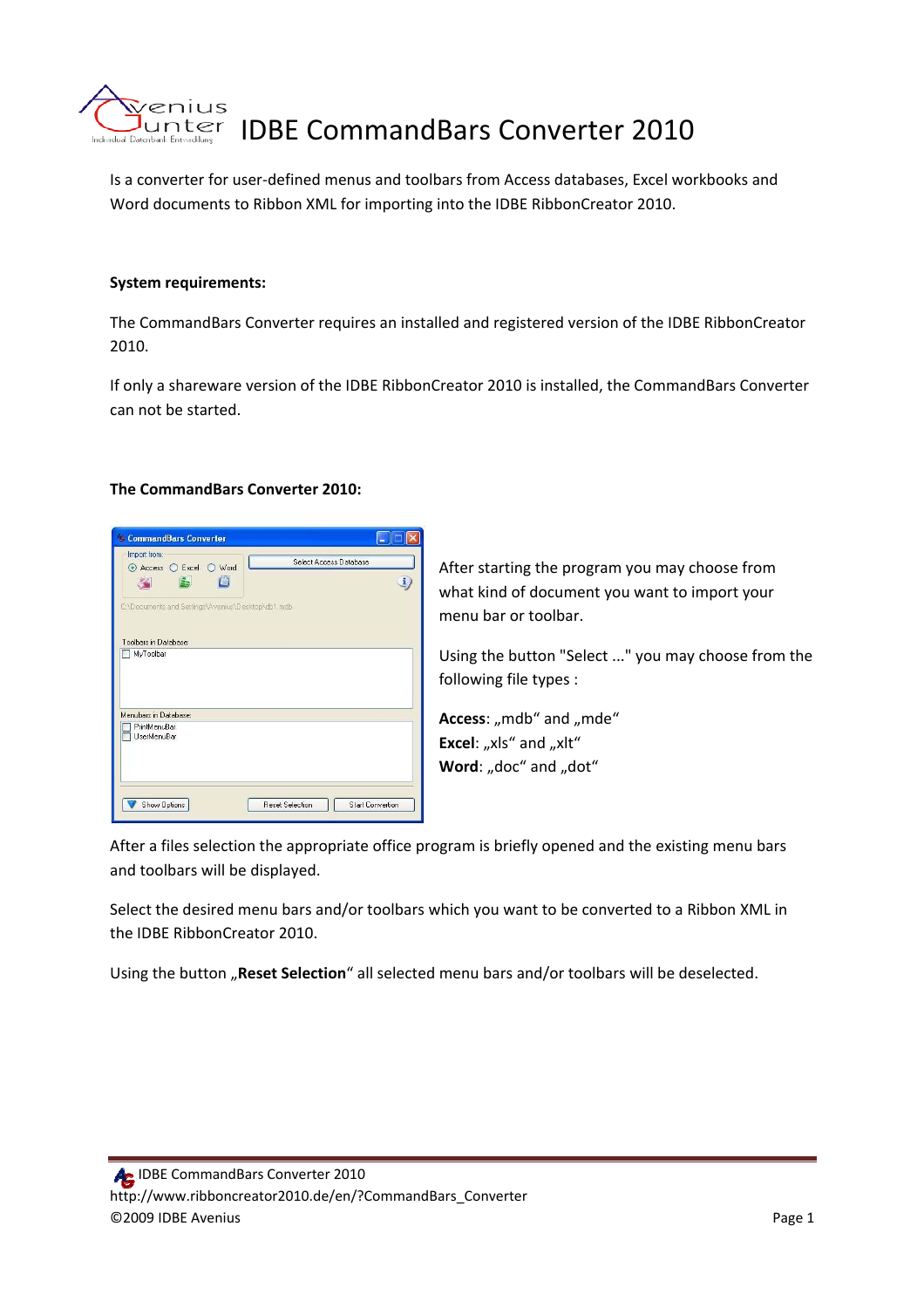Clicking the button "Hide Options" further options will be hidden.

Clicking the button "Show Options" further options will be displayed.

# **Button** "Start Convertion"

Here you start the convertion of the selected Menu bars and/or toolsbars with the requested options. Clicking the button let you define a file name for the Ribbon XML that will be created.

A completion message will appear after conversion.

Now you may start the IDBE RibbonCreator 2010 to follow these steps

- $\bullet$  Tab "File"
	- o Open
		- … a XML file

to load und edit your converted XML file.

### **Options:**





User‐defined menu bar and toolbar in an Office 2003 Program

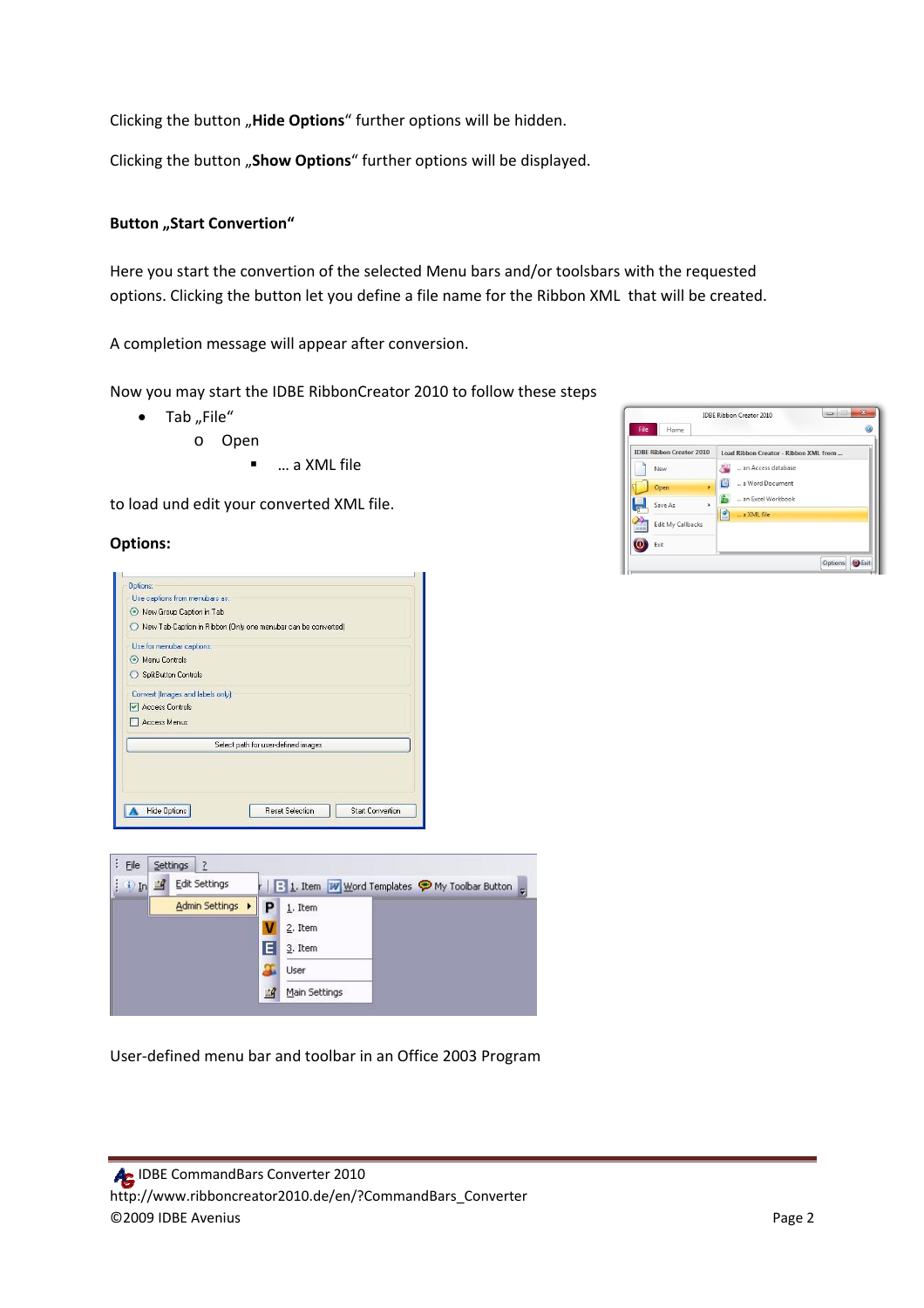### **Use captions from menubars as:**

• New Group Caption in Tab

For each menu in the menu bar / toolbar a new group on the ribbon tab will be created.



• New Tab-Caption in Ribbon (Only one menubar can be converted) For each menu in the menu bar / toolbar a new tab on the ribbon will be created.



## **Use for menubar captions:**

If a menu should be used on a menu bar and/or toolbar you may chosse what kind of Ribbon control you want to use.

• Menu Controls

A menu control is used on the ribbon.

• SplitButton Controls

A SplitButton control is used on the ribbon.